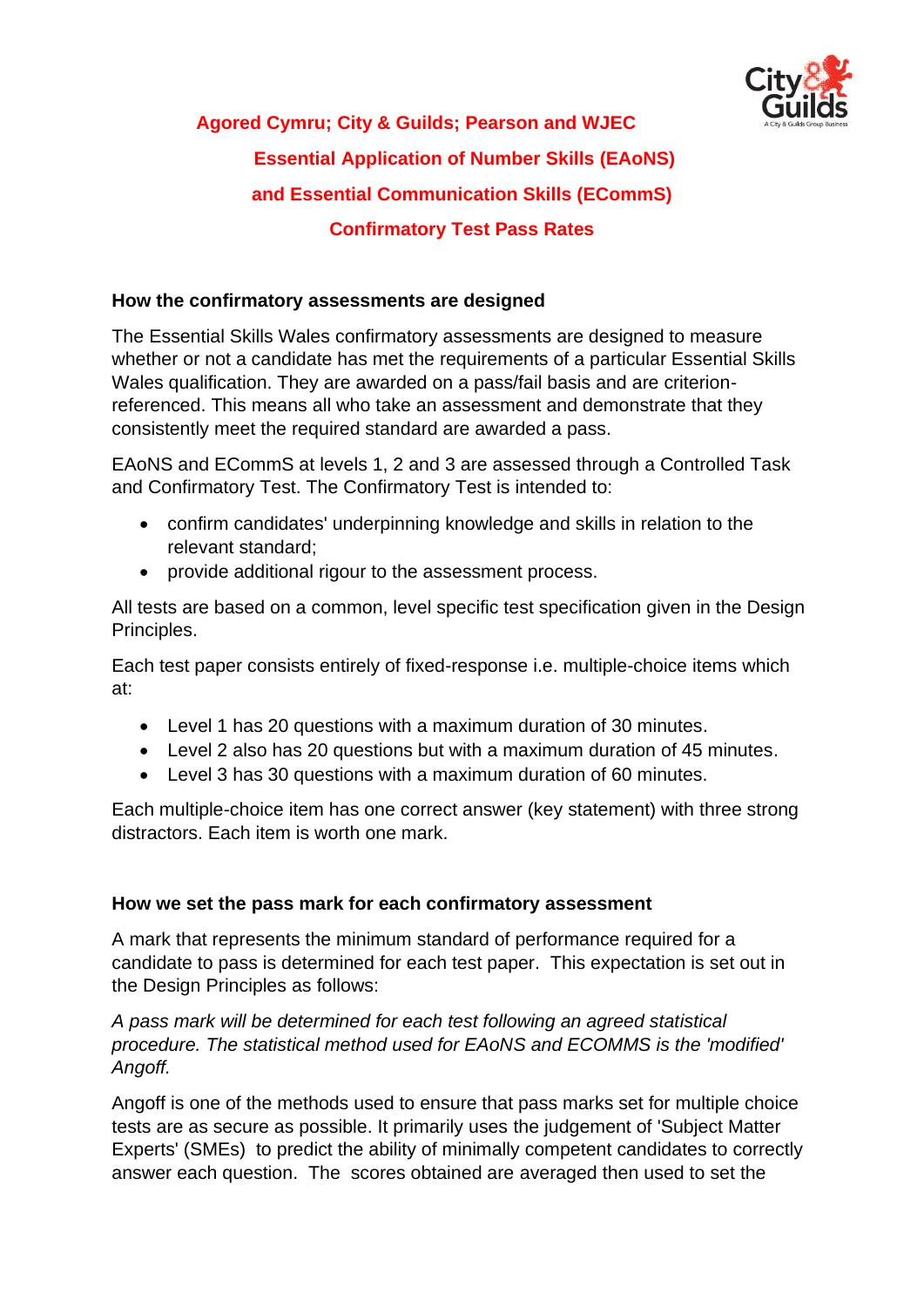

agreed pass mark for each test paper. The pass mark for each individual confirmatory test is a reflection of the minimum number of marks that a candidate must achieve in order to meet the qualification standard. Each Essential Skills Wales assessment has its own pass mark and is an accurate reflection of a range of expert judgement.

A regular data review process is undertaken to ensure fairness to all candidates. This includes a:

- review of comparative statistics showing how each assessment performed and
- a review of individual test items that are not performing as expected.

The data review considers the impact of item performance issues or slight differences between assessment versions so that these can be taken into account to ensure that candidates are not potentially disadvantaged.

For these reasons the pass mark may vary from one paper to another for a particular subject and level. Usually, the pass marks will fall within a range of a few marks (notional 70%).

The following figures represent the upper end of the range of pass marks for each subject and level as at March 2019:

| Subject/Level         | Pass Mark | Out of (total marks): |  |
|-----------------------|-----------|-----------------------|--|
| <b>EAONS Level 1</b>  | 14        | 20                    |  |
| <b>EAONS Level 2</b>  | 14        | 20                    |  |
| <b>EAONS Level 3</b>  | 21        | 30                    |  |
| <b>ECommS Level 1</b> | 14        | 20                    |  |
| <b>ECommS Level 2</b> | 14        | 20                    |  |
| <b>ECommS Level 3</b> | 21        | 30                    |  |

The following figures represent the range of pass marks for each subject and level to date:

| Subject/Level         | Pass Mark (Range per | Out of (total marks): |
|-----------------------|----------------------|-----------------------|
|                       | paper)               |                       |
| <b>EAONS Level 1</b>  | 14                   | 20                    |
| <b>EAONS Level 2</b>  | 14                   | 20                    |
| <b>EAONS Level 3</b>  | 21                   | 30                    |
| <b>ECommS Level 1</b> | $13 - 14$            | 20                    |
| <b>ECommS Level 2</b> | $13 - 14$            | 20                    |
| <b>ECommS Level 3</b> | $20 - 23$            | 30                    |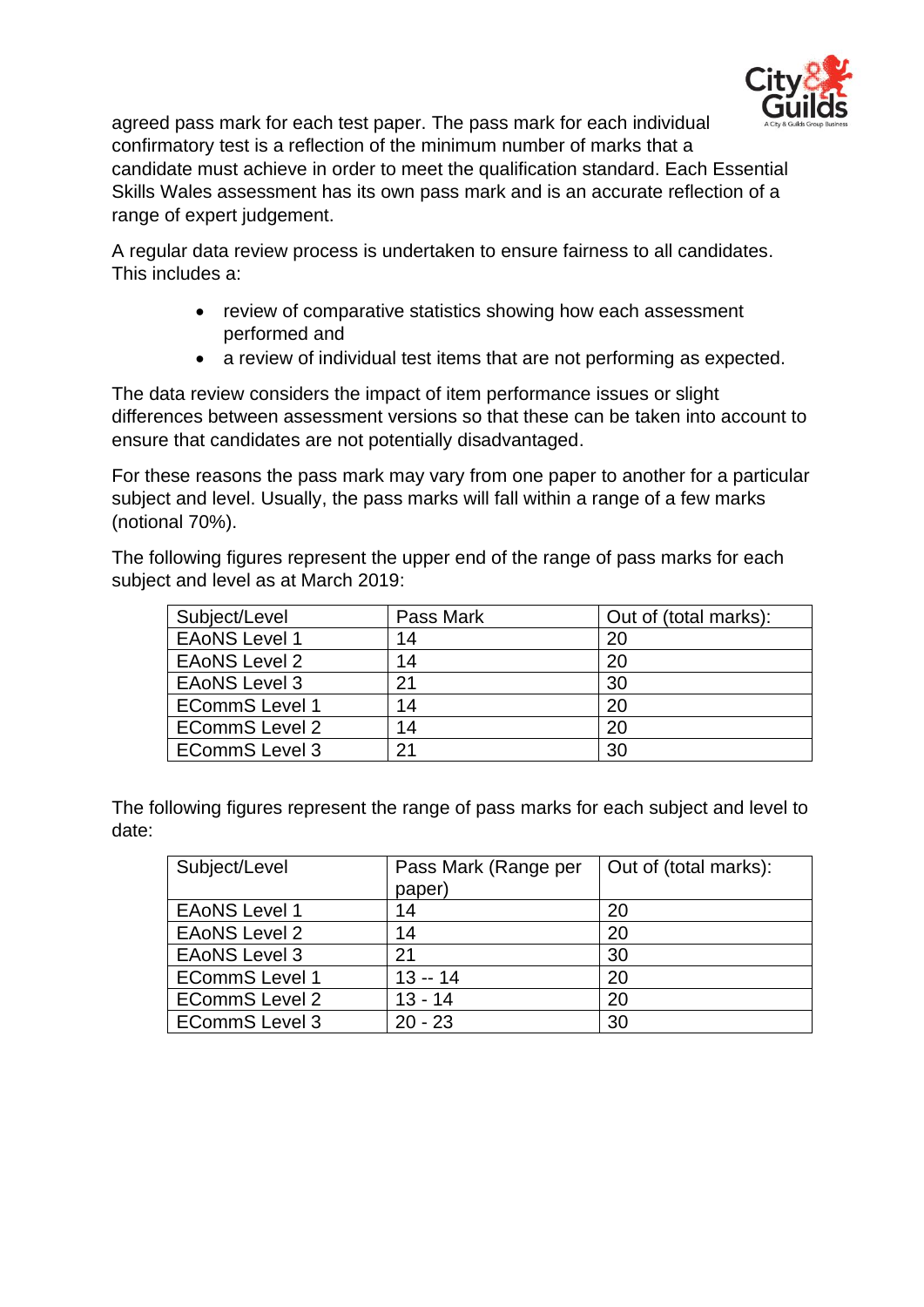

## **Pass Rates**

The pass rate for each assessment version is the number of times a particular assessment has been passed, as a percentage of the total number of times that assessment has been attempted. The figures are affected by candidates resitting assessments and centres should bear this in mind when interpreting them. The Essential Skills Wales assessments are available on demand from a bank of assessments. The pass rate obtained when a test is first introduced may not truly indicate the difficulty of the test as the number of attempts included in the analysis may not be large enough for true statistical validity. For this reason, any pass rate will be a 'snapshot' of performance based on the data available at the time of calculation.

The following average pass rates for each Essential Skills Wales subject and level are published for information and to help centres gauge their own performance. These are based on performance of candidates in Essential Skills Wales tests from October 2019 to March 2020. 'Normally', pass rates are kept under continuous review and we will update the information published, when necessary, to ensure these remain accurate. Over the past year there has been little substantive data to review and the latest information is therefore for the immediate 'pre-Covid' period.

| Subject/Level/Medium       | <b>Number of Times</b> | <b>Pass</b> |
|----------------------------|------------------------|-------------|
|                            | <b>Test Taken</b>      | rate        |
| <b>EAONS Level 1 (ENG)</b> | 2849                   | 73%         |
| EAONS Level 2 (ENG)        | 3551                   | 62%         |
| <b>EAONS Level 3 (ENG)</b> | 53                     | 43%         |
| EAONS Level 1 (CYM)        | $\overline{2}$         | 100%        |
| EAoNS Level 2 (CYM)        | 3                      | 33%         |
| EAoNS Level 3 (CYM)        | 0                      | N/A         |
| <b>ECommS Level 1</b>      | 2058                   | 82%         |
| <b>ECommS Level 2</b>      | 3586                   | 76%         |
| <b>ECommS Level 3</b>      | 530                    | 80%         |

The following information is available to support centres preparing candidates to take Essential Skills Wales assessments:

#### **Guidance for Delivery**

Guidance documents for the delivery of Essential Application of Number Skills / Essential Communication Skills have been developed to enable candidates and centres to better understand the structure of the assessments, the types of item, and breadth of range which could occur in live assessments.